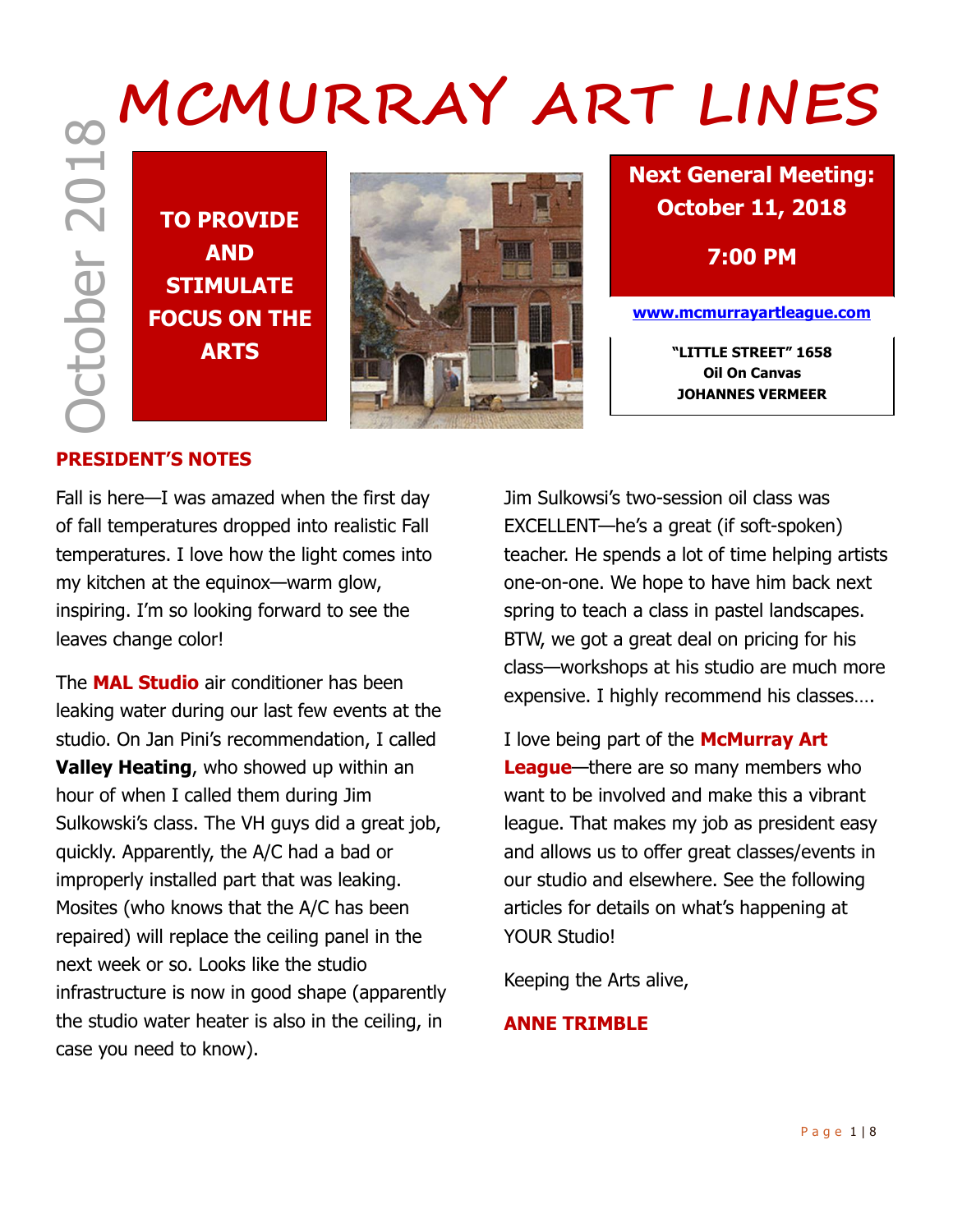# **NOTICE**

If you have information you want to share with **MAL** members, please submit your article to our President, Anne Trimble with a copy to the newsletter coordinator, Paul Rebholz at [newsletter@mcmurrayartleague.com.](mailto:newsletter@mcmurrayartleague.com) Please turn in your info by Thursday (or Friday if you choose) after the Board Meeting to be printed in the next newsletter.

# **UPCOMING CLASSES**

| <b>Date</b> | <b>Class</b>                                                     | <b>Time</b>             |                  | Non-<br>Members Members |
|-------------|------------------------------------------------------------------|-------------------------|------------------|-------------------------|
|             | Oct 3, 10, 17 <b>Sue Levy</b> , Beginner-Intermediate Watercolor | $10:00 - 2:00$ \$30/Day |                  | $$35$ /day              |
|             | Oct. 11, 18, 25 Christine Swann, Pastel Portraits                | $10:00-4:00$ \$45/day   |                  | \$50/day                |
| Nov. 7, 14  | <b>Ron Thurston, Watercolor</b>                                  | $10:00 - 4:00$          | $\frac{40}{day}$ | \$45/day                |

If you have any questions about class content, contact the Class Coordinator, Fred Kunz at 412-831- 9992 or [classcoordinator@mcmurrayartleague.com](mailto:classcoordinator@mcmurrayartleague.com) . You can **register** for classes on the **McMurray**  Art League Website [mcmurrayartleague.com:](http://mcmurrayartleague.com/) Click **[Events](https://www.mcmurrayartleague.com/page-1498580)** in the menu, then click **Register**.

### **OR**

You can notify the Class Registrar, Jean Kunz: [classregistrar@mcmurrayartleague.com](mailto:classregistrar@mcmurrayartleague.com) or 412-831-9992, and ask to be placed on the class list for the classes and dates desired.

You can pay online or mail a check made out to **McMurray Art League** for the cost of the classes to the class registrar: Jean Kunz, 1818 Kent Rd., Pittsburgh, PA 15241. In the Memo section of your check, note which instructor, classes, and dates the check covers. You will receive an email confirmation for your registration.

**Note:** We **NEED** your participation in these classes--we've already had to cancel one series due to low registration. We need these classes to help sustain our league, foster growth, and increase skills among our members.

### **CONFIRMED MEETING DATES FOR 2018/2019**

| <b>Board Meetings 2:00 PM</b> | <b>General Meetings</b>   | <b>Presenter</b>     |
|-------------------------------|---------------------------|----------------------|
| October 22, 2018              | October 11, 2018 7:00 PM  | Kathy Mazur          |
| November 19, 2018             | November 08, 2018 2:00 PM | Suzanne Werdner      |
| January 21, 2019              | February 14, 2019 2:00 PM | William Rock         |
| February 25, 2019             | March 14, 2019 2:00 PM    | Elizabeth Castonguay |
| March 25, 2019                | April 11, 2019 7:00 PM    | Michael Schiavone    |
| April 22, 2019                | May 09, 2019 7:00 PM      |                      |
| May 20, 2019                  |                           |                      |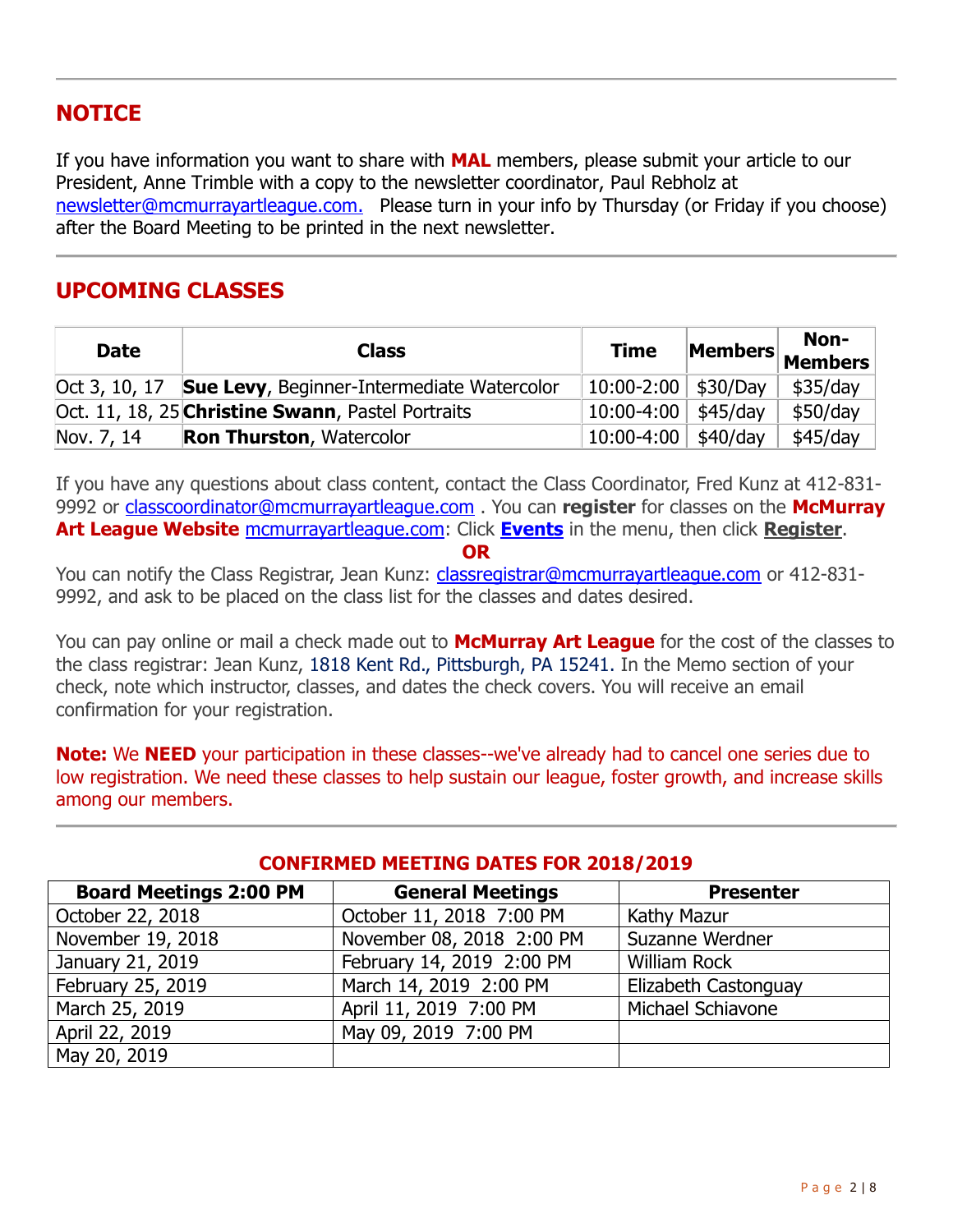The presenter for the October meeting is Kathy Mazur. She likes to work with acrylic paint on canvas mostly using materials other than a paint brush to create various effects. She will also bring in a few examples of how she used spray paint with objects from inside and outside the house to produce backgrounds for much of her artwork. **Note: Spray paint will NOT be used during the presentation.**



### **ANNE TRIMBLE/BETTY ROSEBOROUGH**

### **HOSPITALITY**

The **McMurray Art League** provides a splendid conduit for people to enjoy and promote art. As members, we have so many opportunities to experience artistic events, and to enhance our own knowledge and skills. Occasionally we are asked to provide assistance.

If you are inclined to assist our volunteers, I invite you to join us to help one time with the setup of refreshments at one of the General Meetings. Each meeting has a little business review, and then a wonderful presenter to enrich our creative energies. We like to have a little bite and beverage to complete the event.

We encourage you to offer to help. Please select a meeting from the General Meeting Schedule listed above and call or email me with your preferred date. Email Nancy Hokaj at [nl.hokaj@gmail.com](mailto:nl.hokaj@gmail.com) or call 412-833-6412 or 412-862-7861.

### **NANCY HOKAJ**

### **STUDIO WINDOW EXHIBIT**

We welcome Cheri Burnetti for the September **MALWindow Exhibit** thru October 31. The following additional members will be showing their art this fall 2018:

Mark Petrozza. - November Betty Roseborough – December This year we are not doing cards.

The artists are all members of **MAL**. Please encourage you friends to visit the studio on Fridays when we are open from 10AM to 2PM to see the fine art work on display in the window and inside the studio.

### **DARLA DUFFY**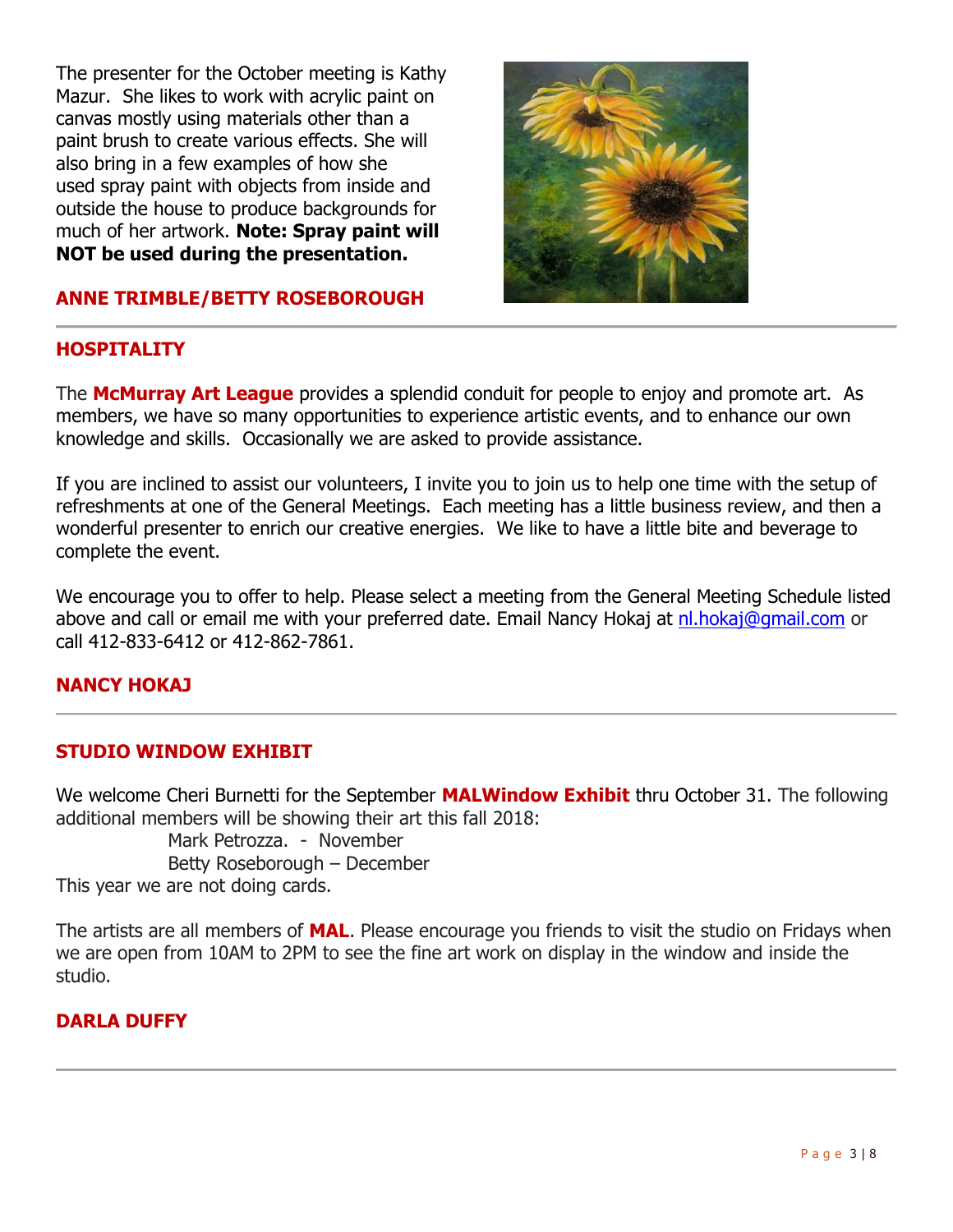# **UPCOMING PROGRAMS**

**Lush Brush -** On **Tuesday, October 16, from 5:30 PM to 8:00 PM** we'll be meeting in the studio to paint greeting cards for future sales and schmooze. The "**Lush**" part—bring wine or a snack to share.

**Artistic You -** We will present an **Artistic You** event on **November 10** so folks can create great art to give as Holiday gifts. Linda VanNewkirk will be guiding participants to paint a lovely winter scene. **We need a couple of members to step up to help with reception (light snacks) and with replenishing paint/water for participants.**

**Holiday Market/Studio Recption -** On **December 1, 2018, 11:00 AM - 5:00 PM** we'll be hosting our annual Holiday Market/(the Studio Reception is from **3:00 PM - 5:00 PM**). Bring your crafts/artwork to sell! \$10 per table. BTW, we're investing in another sandwich board to place between the Dollar Store and Atria's.

**Jingle Mingle -** On **December 10, 2018, 11:00 AM - 2:00 PM** we'll be holding our annual **Holiday Potluck** lunch. We'll be in touch about food coordination soon.

# **NOVEMBER 2018 STUDIO SHOW – Naturally**

Please join us in exhibiting at the next **MAL Studio Show** titled "**Naturally**". As always feel free to interpret the title of the show freely…. of or pertaining to nature, existing in or formed by nature, native as in ability, pertaining to the natural sciences. .. or whatever your fancy chooses. Pictures of rocks come to mind as does naturally curly hair or a natural athlete! We look forward to seeing your work; as do many other **MAL** members.

Drop off your work at the studio from 5:00 PM – 6:00 PM on Thursday, November 29. Pick up of work in the current show "**What Makes Me Happy!**" is on the same day and same time. If you're not able to drop off work then, please contact Co-Chairs Michalina Pendzich or Linda Saksa to arrange an alternate drop off time. Work in this show should be framed and ready to hang. Every artist can enter up to 3 pieces. Please register online or email Linda for the show and send tag information (title, medium and price) to Linda Saksa, [saxa@msn.com](mailto:saxa@msn.com) or Michalina Pendzich, [mpendzich54@yahoo.comb](mailto:mpendzich54@yahoo.com)y Wednesday, November 21 (day before Thanksgiving). This show will run until Tuesday, March 19. The March show will run until end of May/beginning of June (depending on summer schedule).

### **LINDA SAKSA AND MICHALINA PENDZICH**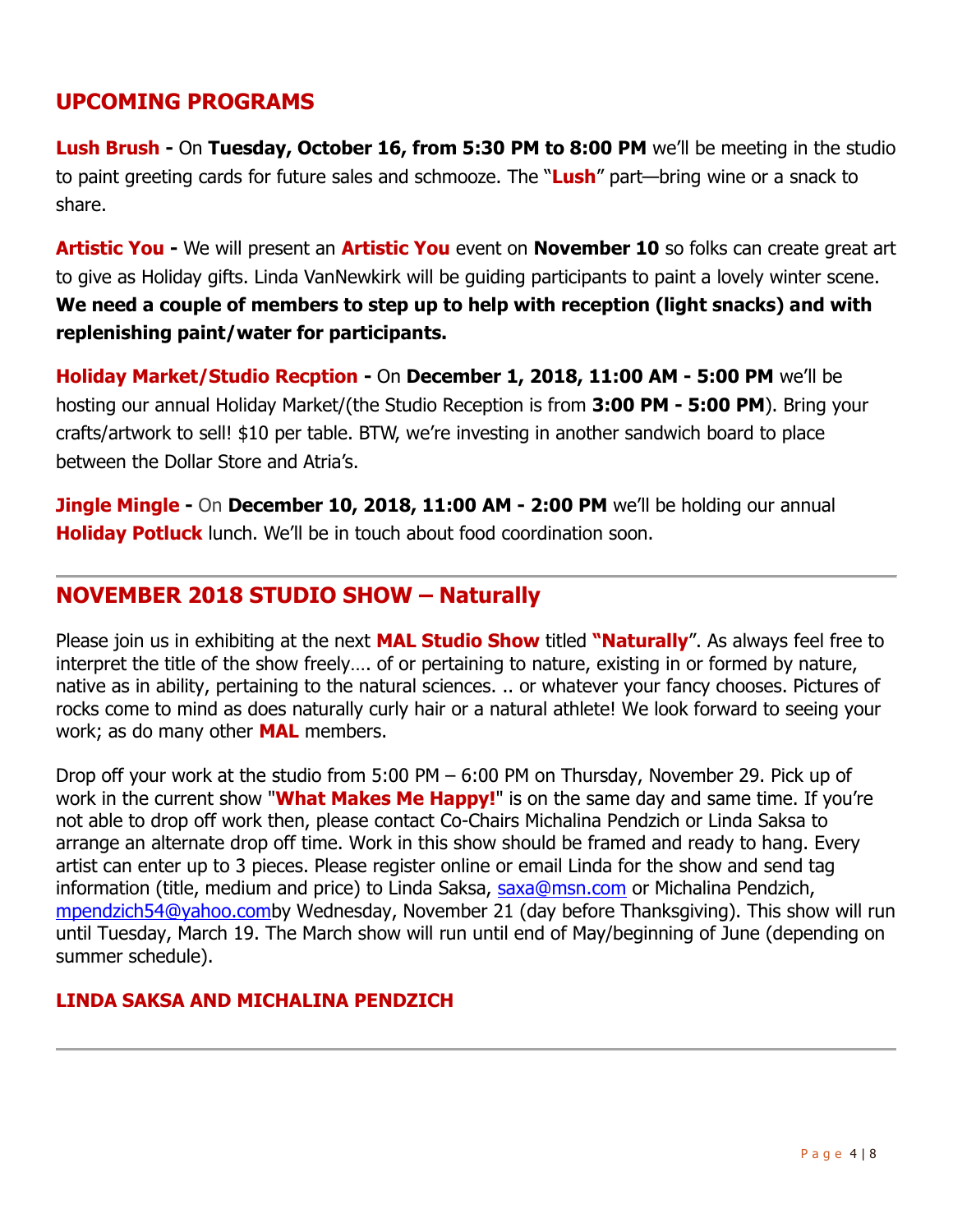# **PETERS TOWNSIP LIBRARY EXHIBIT**

As you may have read in the last newsletter, the library is now in the process of renovating our current exhibit space. New bookshelves are being added to the space. The head librarian has assured us that **McMurray Art League** shows will continue to be a welcome addition to the library. I will let you know when we can resume library shows.

### **SANDY CONLEY**

### **FALL ART SHOW – GALLERIA OF MT LEBANON**

### **Show Dates October 5-14, 2018**

**To volunteer to assist with the fall show Contact: Betty Roseborough** [erosie5@aol.com.](mailto:erosie5@aol.com) **Here are the important dates for those who have registered.**

| <b>Important Dates</b>              |                              |  |
|-------------------------------------|------------------------------|--|
| Screen setup no artwork (Galleria): | Thursday, October 4, 9-11 PM |  |
| Drop off work (Galleria):           | Friday, October 5, 7-9 AM    |  |
| Reception:                          | Saturday October 6, 6-8 PM   |  |
| People's Choice voting cut-off:     | Thursday, October 11, 8 PM   |  |
| Show takedown:                      | Sunday, October 14, 5-7 PM   |  |

**MAL Standards** do not allow a piece to be displayed in a spring or fall show if it has already been displayed in another **MAL** spring or fall show. For a list of pieces in previous spring and fall shows, click **[here](https://www.mcmurrayartleague.com/Past-Exhibits)**. The prospectus and other documents can be located on the **MAL Website**  <https://www.mcmurrayartleague.com/Exhibits.>

### **BETTY ROSEBOROUGH**

# **CAFÉ (Creative Arts for Everyone) MAL MEMBERS ONLY OPPORTUNITY**

If you have a craft, hobby, interesting video or life experience to share with fellow **MAL** members, schedule a **CAFÉ** presentation. For just a \$3 studio fee (to defray the cost of utilities) and cost of materials (if applicable), **MAL** member attendees can experience what fellow **MAL** presenters have to offer! To schedule a **CAFÉ** presentation, contact Leslie Baldwin at [vicepresident@mcmurrayartleague.com](mailto:vicepresident@mcmurrayartleague.com) or 412- 720-7380.

### **LESLIE BALDWIN**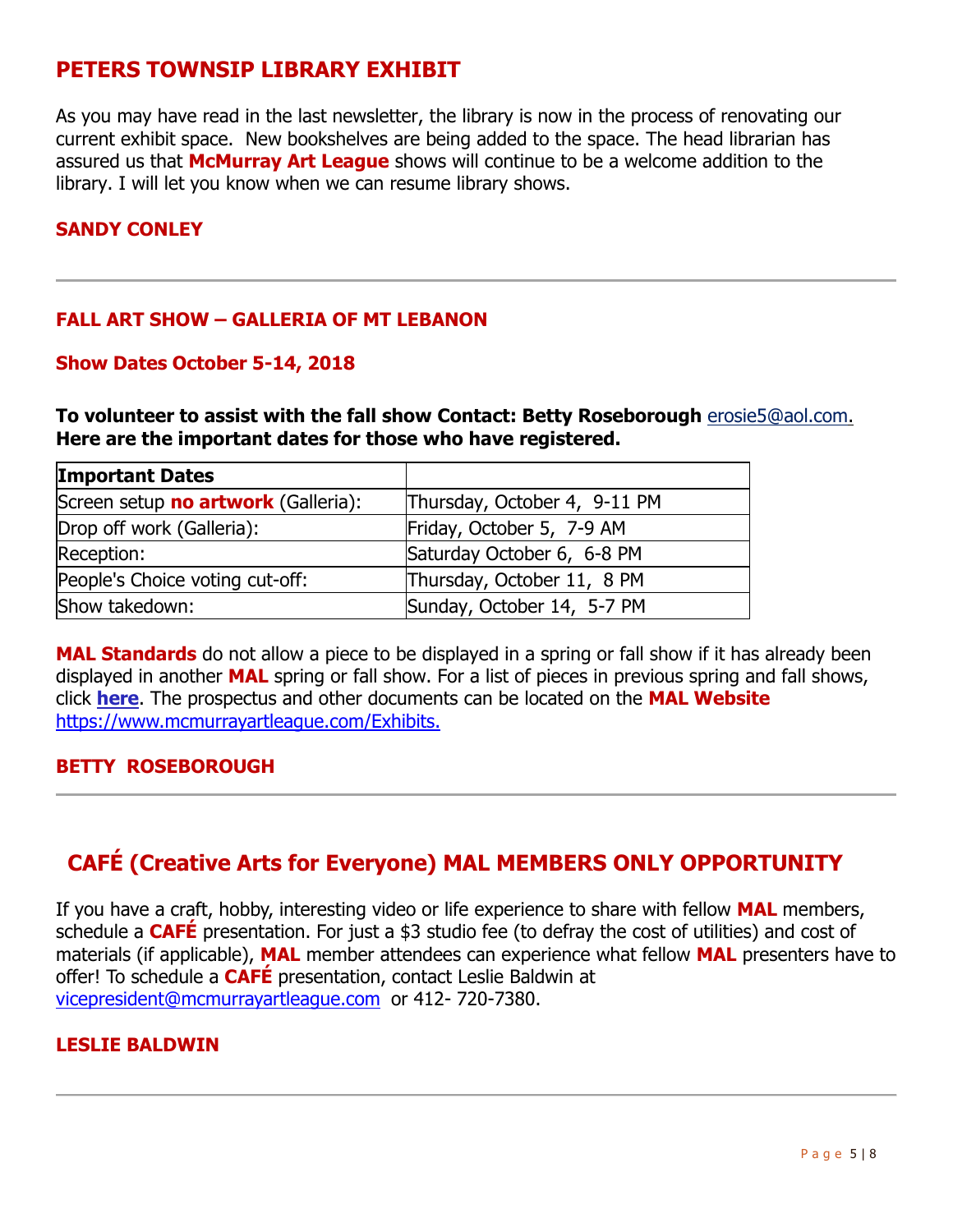# **OPEN STUDI0 - Fridays from 10:00 AM to 2:00 PM.**

Orange, red, purple, gold, green, burnt sienna, yellow, and a cerulean blue sky. I know that your mind's eye just painted a gorgeous woodsy path full of golden trees and sunlit pebbles leading you right to that quaint little farmhouse with that perfect swirl of lavender tinged smoke rising from the chimney...yep, I can smell the pie in the oven, too.

I know how you can actually have that scene right in front of you....come to **Open Studio**! (Uh, bring your paints too). This is the perfect place to record all those wonderful scenes that are making your eyes pop out of your head during this wonderful season. We are so fortunate to have this...let's capture it in a painting that will last forever!

**Open Studio** is open every Friday this month. Come join us.

You can reach me at: klyituccio@gmail.com or 412-835-1124 or 412-860-9049.

### **KAREN VITUCCIO**

# **ARTISTIC YOU PAINT ALONG**

On Saturday, November 10, 2018, 6:30PM - 9:30 PM the **McMurray Art** League will be hosting an **Artistic You** paint along. We will be painting "**Winter Road**" on a 16" x 20" canvas following the easy, step-by-step instructions of Linda VanNewkirk, artist and teacher.

Bring your choice of beverage to enjoy while we paint and sip! All materials and supplies are included in the registration fee of \$35.00 per person, and light refreshments will be provided. You can register online for this event at[:https://www.mcmurrayartleague.com.](https://www.mcmurrayartleague.com/) On the home page, click on **Calendar.** On November 10, Click on "Artistic You" Paint-**Along.**



**LINDA VANNEWKIRK**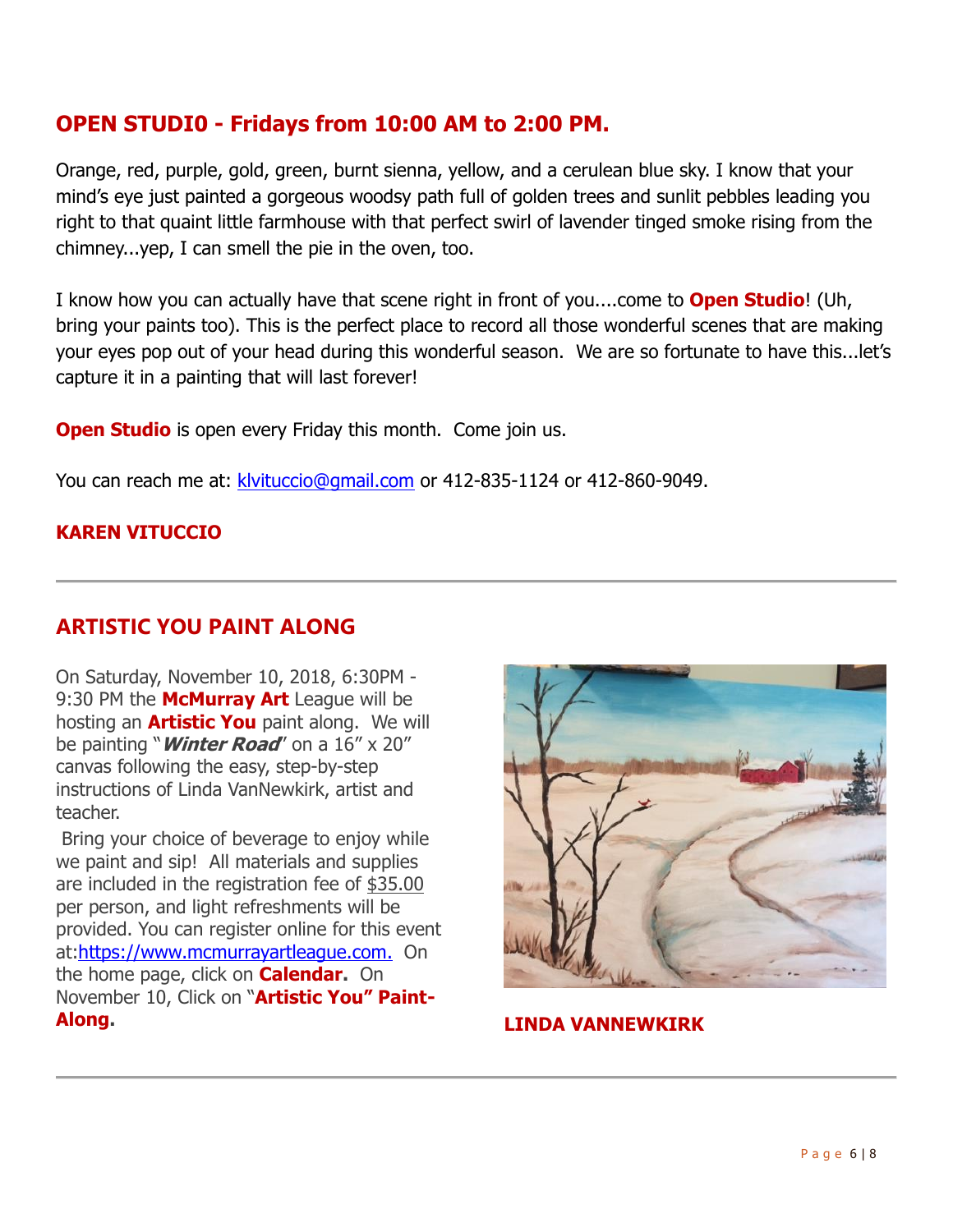

## **"WOMAN READING" 1894 Oil on canvas HENRI MATISSE**

### **THE McMURRAY ART LEAGUE Officers & Chairs – 2018 – 2019**

President: Anne Trimble president@mcmurrayartleague.com **Vice-President:** Leslie Baldwin vicepresident@mcmurrayartleague.com **Recording Secretary:** Darlene Sanders darlenegsanders@yahoo.com **Corresponding Secretary:** Jeennie Nickolls jnickolls@yahoo.com **Treasurer:** Jan Pini treasurer@mcmurrayartleague.com Art League Liaison: Fran Marze **FMarze@verizon.net By-Laws:** Linda Saksa, Anne Trimble **Class Coordinator:** Fred Kunz classcoordinator@mcmurrayartleague.com **Class Registrar:** Jean Kunz classregistrar@mcmurrayartleague.com **Directory:** Leslie Baldwin vicepresident@mcmurrayartleague.com Exhibit Chairs (Fall): Betty Roseborough **erosie5@aol.com** / Open **Exhibit Chairs (Spring):**TBD **Historian/Archivist**: Paul Rebholz newsletter@mcmurrayartleague.com **Hospitality:** Nancy Hokaj nl.hokaj@gmail.com **Immediate Past President:** Linda Saksa **Membership:** Carol Aurin **Newsletter:** Paul Rebholz newsletter@mcmurrayartleague.com **Nominations:** Open **Open Studio:** Karen Vituccio klvituccio@gmail.com **Peters Twp. Library:** Sandy Conley Program: Betty Roseborough **erosie5@aol.com Publicity: Judy Ann DiGiacomo Scholarship:** Carol Aurin **Standards:** Karen Vituccio, Christy Osiecki, Jeennie Nichols, Judy Lauso (Alternate) **Studio Exhibits:** Michalina Pendzich, Linda Saksa **Studio Window: Darla Duffy Webmaster:** Jan Pini webmaster@mcmurrayartleague.com